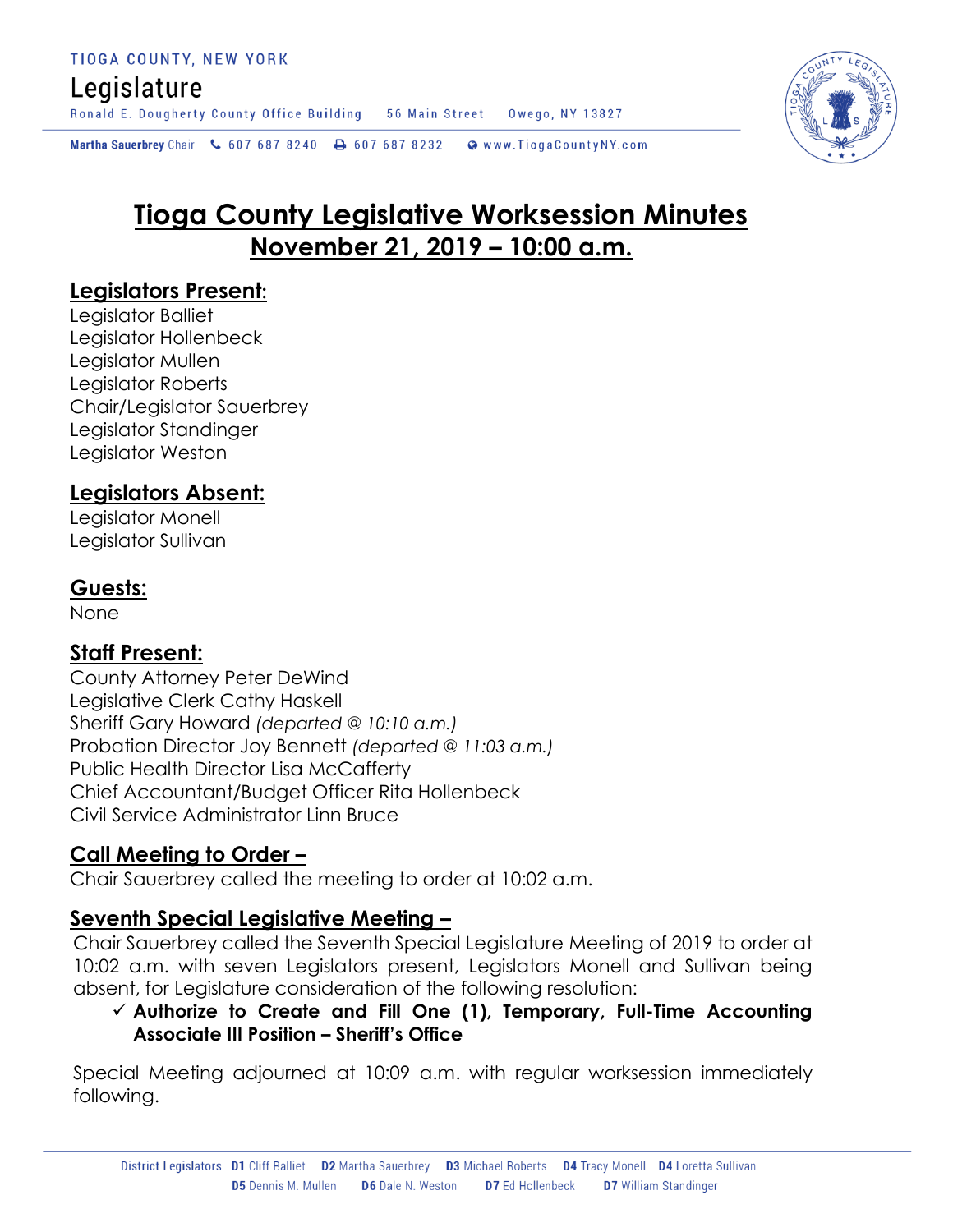#### TIOGA COUNTY, NEW YORK Legislature Ronald E. Dougherty County Office Building 56 Main Street Owego, NY 13827 Martha Sauerbrey Chair & 607 687 8240 <a>B</a>607 687 8232 <a>B</a>Www.TiogaCountyNY.com



## **Bail Reform Presentation -**

Probation Director Bennett reported this presentation has been done at the NYS Probation Directors Association Conference, NYSAC, and various other forums.

Ms. Bennett reported the NYS Bail Statute was adopted in 1970 to reduce the number of un-convicted inmates in the jail. Bail was authorized as cash, insurance company bail bond, surety bond, secured appearance bond, and a partially secured bond noting the two most restrictive forms of bail as cash bail and commercial bond.

In August 2018, California became the first state to eliminate cash bail, which just went into effect October 2019. This eliminated bail, bail bond agents, and allowed the local courts to decide on whom is to remain in custody and who is to be released. Ms. Bennett report California created pre-trial assessment tools; however, this is going to be an issue for NYS. In addition, non-violent and misdemeanor cases are released within 12 hours with other cases scored on the seriousness of the crime, likelihood of recidivism, and likelihood of appearing in court. NYS has none of these things in place.

Ms. Bennett reported data was sent out to all counties with ATI (Alternatives to Incarceration) programs. For Tioga County, Ms. Bennett reported 67.2% of the people in our jail were un-sentenced with NYS overall being 66% un-sentenced. Ms. Bennett reported the intent of this legislation is to reduce or eliminate any unsentenced people in jail.

In addition to California, Ms. Bennett reported Washington D.C. is the only other municipality to eliminate cash bail.

Ms. Bennett reported bail reform is a presumption of release, which means almost all misdemeanors will be ROR. This legislation eliminates bail, jail, and bail bond for release. The new law stipulates appearance tickets will be issued by police officers for most misdemeanors and most E felony charges. This has always been in the law it is just now going to be a much bigger push. The arresting officer, before issuing the appearance ticket, must inform the arrestee that they may provide their contact information for the purpose of being reminded of their court appearance date. This can be text, email, phone, or address for first class mail. Ms. Bennett reported part of this problem is that the information provided may not be current where they actually reside, therefore, foresees this will be a big issue for Probation.

Ms. Bennett reported the language in this legislation has been changed from "defendant" to "principal". The Legislation also indicates the courts may partner with a certified pre-trial services agency to provide the reminder notice.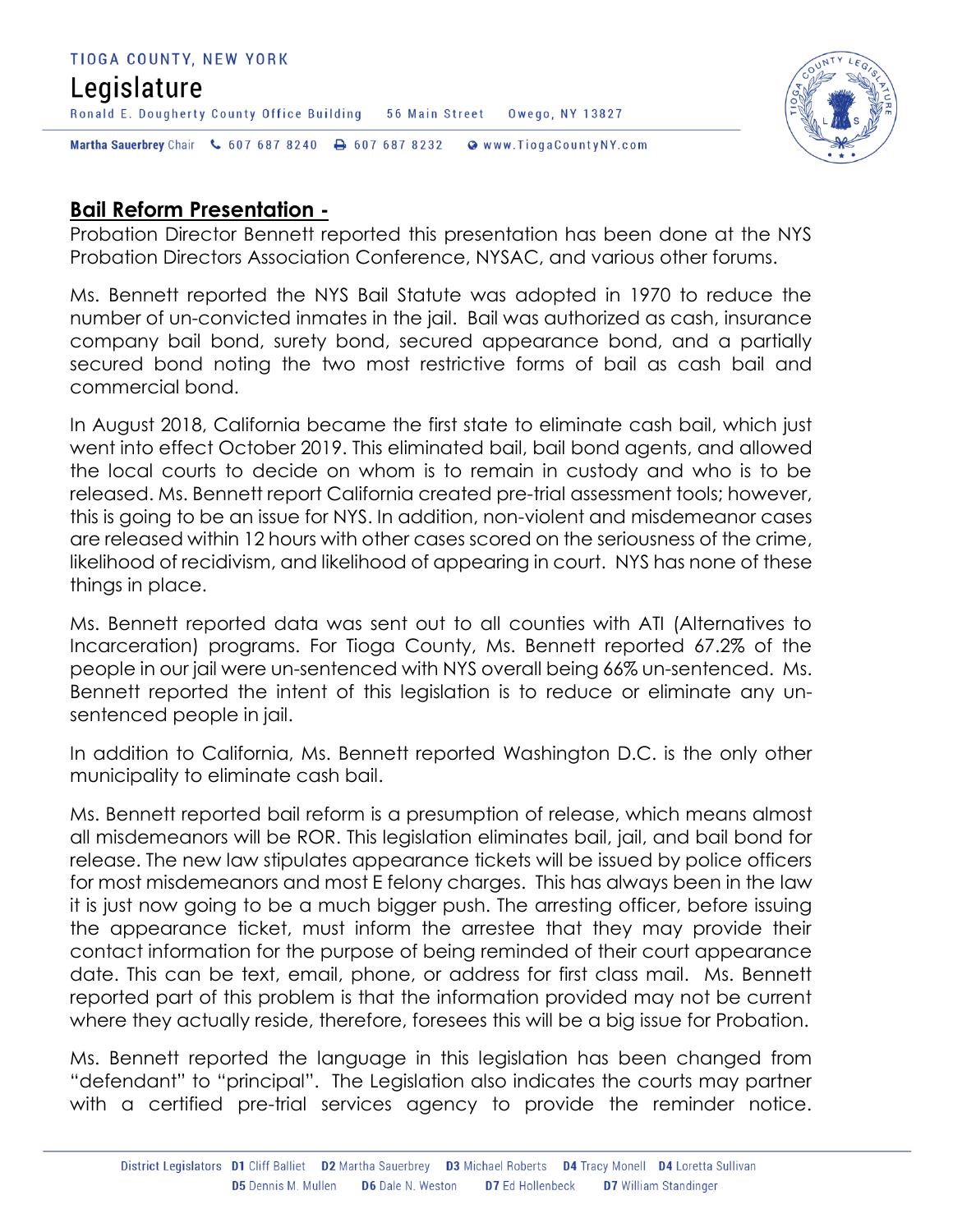



Ms. Bennett reported Tioga County does not having staffing to do this, as we have a part-time person doing pre-trial release and we receive \$5,000 from the State. This is not a role-funded position.

Ms. Bennett reported Office of Court Administration (OCA) has recently made the decision that they will provide the initial, but not subsequent, notification of the court date. Ms. Bennett reported we have been waiting for OCA to provide rules/regulations, however, no information has been received and the new legislation takes effect January 2020.

Ms. Bennett reported there are a couple of carve out charges where an appearance ticket does not have to be issued and the arresting officer can take the principal directly into custody to appear before the judge. These are for A, B, C, or D felony charges and specific E felony charges. However, there is no guarantee that the principal would be remanded because they appeared in front of the judge.

In regards to misdemeanors, Ms. Bennett reported no bail can be set, except for sex offenses and criminal contempt, Second Degree, which is typically used when there has been a violation of an Order of Protection for a domestic violence case. You can no longer be remanded to jail on any misdeamors charges.

Ms. Bennett reported bail and detention are eliminated for all Class A drug felonies with the sole exception of operating as a major trafficker. All the indictments the DA has been working on for the last few years to get heroin dealers off the streets in Tioga County will be arraigned and released.

Legislator Weston inquired as to who is responsible for infiltrating this new legislation into our court system. Ms. Bennett reported law enforcement, DA, and Probation Director. Ms. Bennett reported the legislation has changed and we are required to implement. Ms. Bennett reported OCA has been educating the magistrates. Law enforcement has been educating themselves and the DA and law enforcement have been meeting regarding how to handle the new legislation changes. Chair Sauerbrey reported a roundtable discussion with all parties in Tioga County has been conducted.

Ms. Bennett reported this is a massive philosophy change in how to prosecute people and what to do with them. First, we have to educate ourselves and then educate the public. Ms. Bennett reported educating the public still needs to occur, as the media has focused on the concept that poor people are not going to be remanded to jail for inability to pay bail. Ms. Bennett reported this is an element of the bail reform, but the impact is much larger.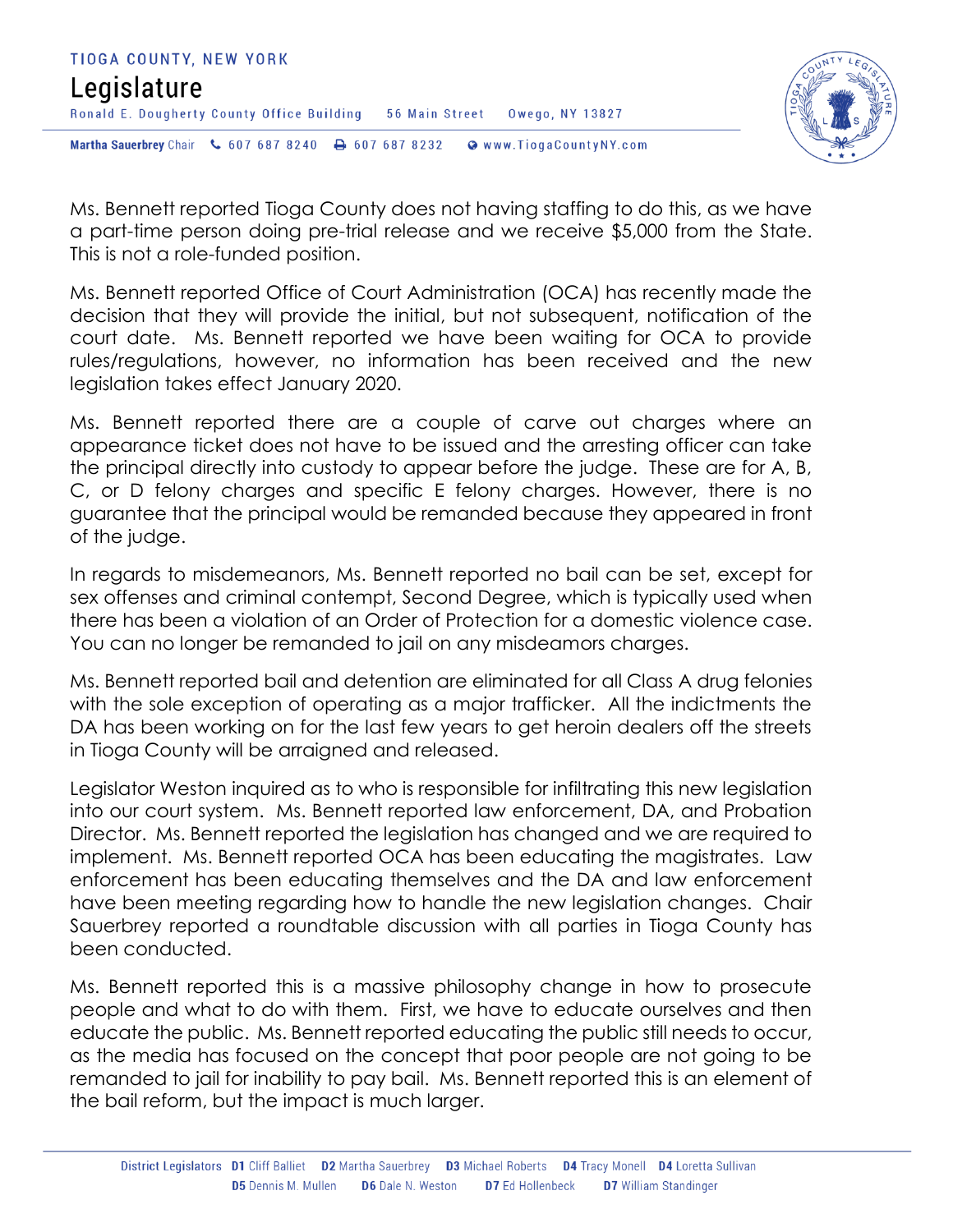



Chair Sauerbrey reported the challenge is how to educate the public.

In regards to violent felonies, Ms. Bennett reported there are 60 crimes listed in NYS.

Ms. Bennett reported the following five options are available when appearing before the judge:

- 1. Presumptive this is the ROR default for almost everybody unless the courts make an individualized determination that the principal is a flight risk. Ms. Bennett reported everything is about returning court.
- 2. Placed in a reasonable pre-trial supervision In Tioga County, you need to come to Probation once a week.
- 3. Electronic Monitoring at no cost to the principal. This can only be from a not for profit company. There are no not for profit companies in NYS. In Tioga County, we do not have 24/7 electronic monitoring. Not sure how Tioga County will proceed with monitoring, as decision still needs to be made.
- 4. Fix bail.
- 5. Commit to the custody of the Sheriff.

Ms. Bennett reported Probation would no longer be able to utilize the 2-page survey asked of the principal, as we cannot prove it has been studied and determined by a university that it is free of bias (race, age, sex, or gender). Ms. Bennett reported she does not have budgeted funds to pay a university to do this type of document evaluation, therefore, no documents will be used. This holds true for the Failure to Report Risk Assessment tool of eight questions determining risk for court appearances. This is a NYS tool, but again has not been studied and determined by a university that it is free of bias. No assessment tools can be used in Tioga County.

Ms. Bennett reported this is a long process before bail and jail are an option:

- $\triangleright$  Release on own recognizances (ROR)
- $\triangleright$  Failure to appear
- $\triangleright$  Pre-trial release (Call in to report)
- $\triangleright$  Additional court hearings
- $\triangleright$  RUS (Released under Supervision) This would be probation.

Ms. Bennett reported the legislation passed in April and we are still waiting for recertification process of pre-trial agencies in each county.

Ms. Bennett reported the judge needs to wait 48 hours to issue a bench warrant for a failure to appear for a court hearing unless there is a new crime or evidence of a willful failure to appear.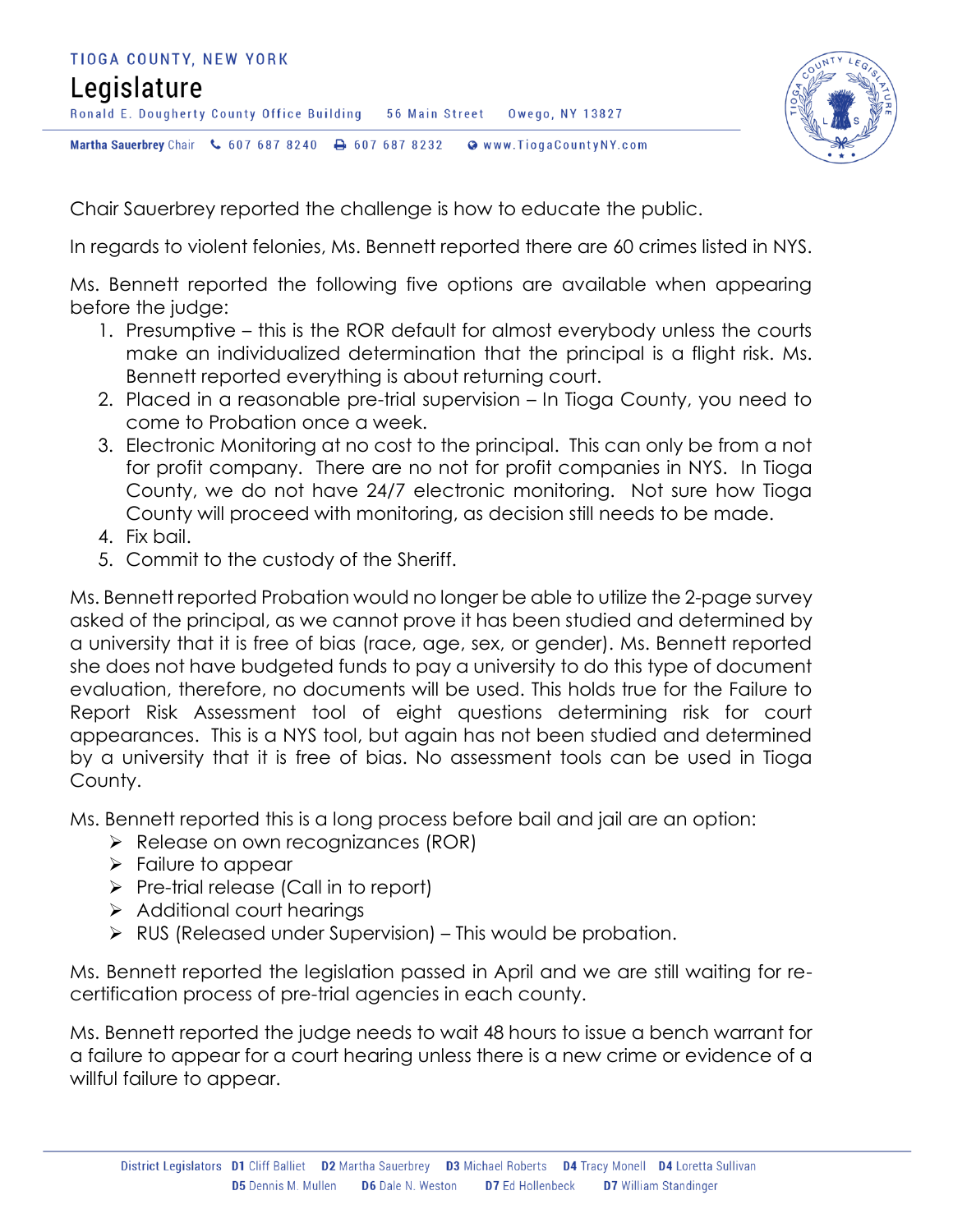



Ms. Bennett reported many justice courts in Tioga County meet only twice a month and most do not have full-time staff. This legislation was not designed for Upstate NY. Some of the towns and village courts limit the time the court clerk can be present due to salary issues, therefore, may only work when court is in session. This creates the issue of timely response.

Ms. Bennett reported the potential impact is hard to determine as we are still operating without full knowledge of the rules. Ms. Bennett estimates the bail reform legislation will significantly reduce pre-trial detention and is estimated that 43% of the almost 5,000 people detained in NYC will be released. This will most likely be a higher rate in Upstate NY as we put more people with misdemeanor charges in jail than they do in NYC. Ms. Bennett reported she predicts Upstate NY will have to become more like NYC in that our prosecutor is going to have decide which cases to prosecute. There is going to be more misdemeanor, low-level cases that will just be dismissed.

Ms. Bennett reported the DA is predicting very few principals will use the Drug Treatment Court.

Ms. Bennett reported the DA has stated that he cannot possibly take every case to trial, as we do not have the capability; therefore, he plans to do plea deals to probation sentences. The DA will then wait for Probation to create a Violation of Probation, but that is difficult a process. If able to put a case together to support a Violation of Probation, this would then go back to the Judge who placed the principal on probation. Ms. Bennett reported this process would undoubtedly impact the Probation Department.

Chair Sauerbrey reported she inquired with Sheriff Howard as to the plan for releasing inmates on January 1, 2019. Chair Sauerbrey reported the inmates will not all be released at once. Upon release, most, if not all, will go to Social Services to apply for needed services, as they have no money, food, or place to live.

In County Court, Ms. Bennett reported Judge Keene is already looking at the cases coming before him and making the determination whether the case is eligible for release in January 2020, therefore, potentially releasing them now.

Legislator Roberts reported this new legislation would deter law enforcement from making arrests.

Legislator Mullen concurred stating that it will look like the crime rate has dropped when in fact it is creating a population of offenders who know how to work the system.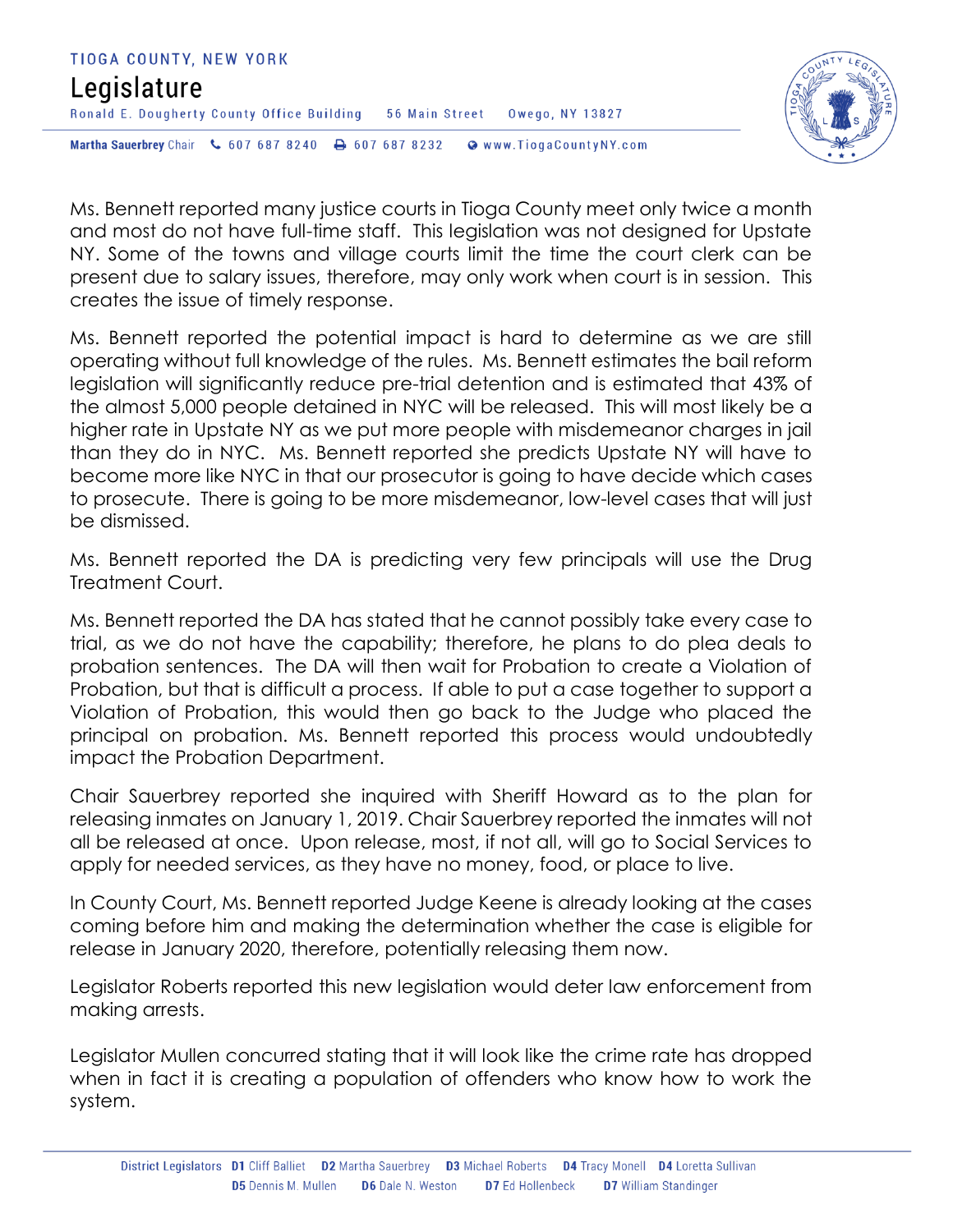



Ms. Bennett reported this new legislation would give the public perception that the government is not doing their job of protecting the citizens who are paying taxes for these services.

County Attorney DeWind inquired as to whether the DA has given Ms. Bennett an estimate of the number of cases that will be going for probation sentences. Ms. Bennett reported this information was not provided.

Ms. Bennett reported as part of the statute data statistics are required for reporting by the pre-trial agency to the Office of Court Administration (OCA). Ms. Bennett reported Tioga County Probation does not have the software system to capture this data, therefore, will create an Excel spreadsheet and hand count the data. Ms. Bennett reported she believes the State should provide the necessary software. Ms. Bennett reported this is another State mandate where zero funding is coming to the local counties and we do not have the staff, funds, or equipment to do this. Ms. Bennett reported there is no assessment tool that has been authorized or the means and availability to have the assessment tool evaluated for utilization.

Ms. Bennett reported Warren County has addressed these issues in a resolution.

Ms. Bennett reported on how pre-trial is going to change in Tioga County. After January 1, 2020, the Probation Department will no longer do daily visits to the jail for screening to determine pre-trial eligibility. There are limited conditions of RUS (Released under Supervision), as the Courts can only revoke RUS for arrests of a new felony while out on a felony charge, Violation of Order Protection, Intimidation of a Witness, and Violation of Travel Restrictions. Ms. Bennett reported that since the courts cannot violate an offender for violation of a urine test, she would cease urine testing as of January 1, 2020 for the pre-trial population as there are no consequences. Ms. Bennett reported the new release conditions would be for the principals to show up for court and show up for Probation.

Ms. Bennett reported the DA informed the judges that if they currently have warrants out now they should dismiss them and clear the deck of any pending charges we have now before January 1, 2020. The only cases the DA wants going forward at this time is the murders, child murder, and bank robbery and all others are to be cleared as of December 31, 2019. Ms. Bennett reported the same process would need to be done for the offenders on RUS and in December all judges will need to be notified that the 19 RUS cases will need to change to ROR as of January 1, 2020.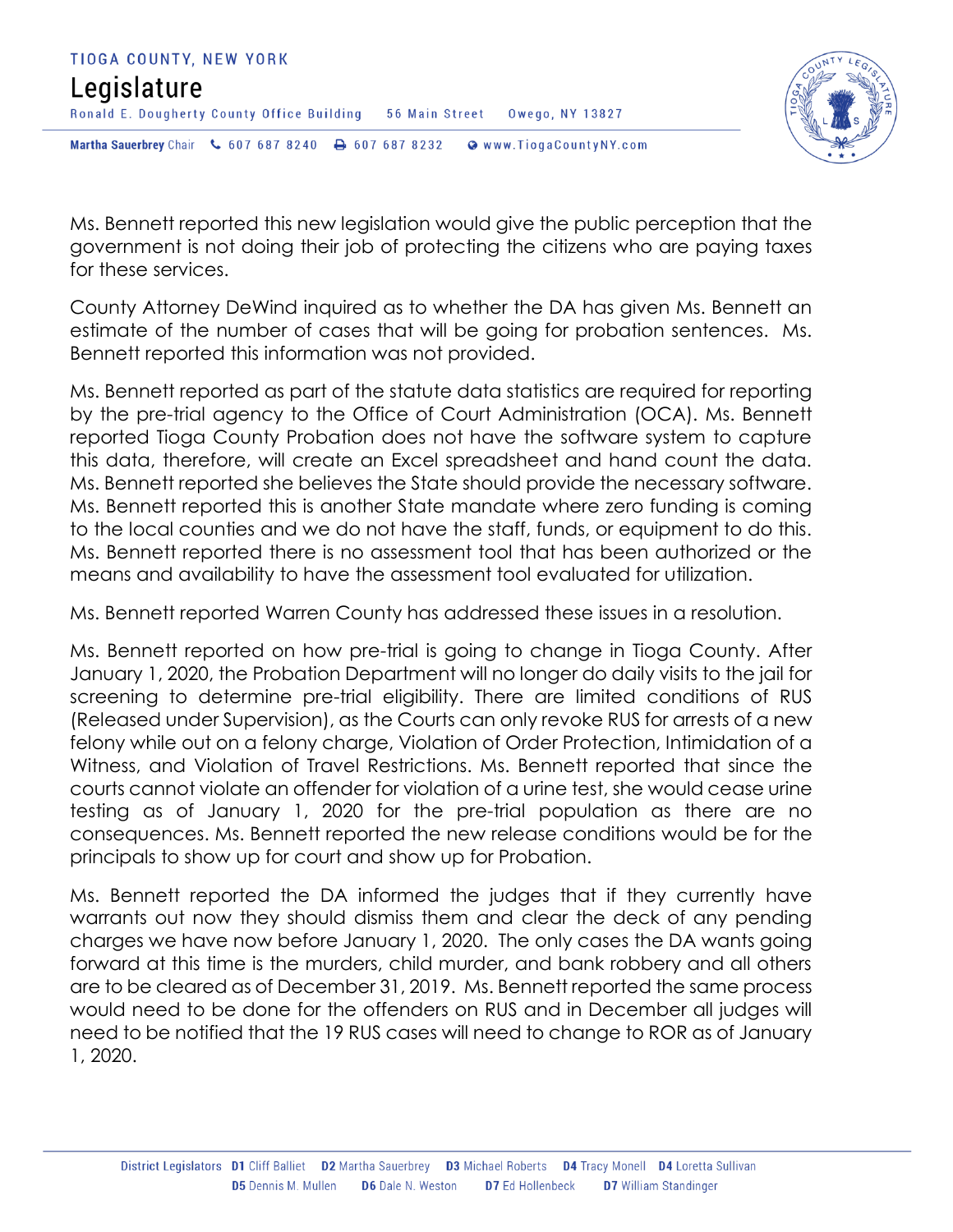#### TIOGA COUNTY, NEW YORK Legislature Ronald E. Dougherty County Office Building 56 Main Street Owego, NY 13827 Martha Sauerbrey Chair & 607 687 8240 <a>B</a>607 687 8232 <a>B</a>Www.TiogaCountyNY.com



Ms. Bennett reported this legislation did not change the process for probation violations. Bail can still be set on a probation violation and remanded to jail. This will be the tool used by the DA going forward by using the Probation system.

Today's presentation will be emailed to all legislators. **UPDATE: Presentation was mailed to Legislators and County Attorney on 11/21/19.** 

## **Budget Update -**

Budget Officer Hollenbeck reported she is in the process of filing the constitutional tax limit, but this cannot be completed until all town and village budgets are assessed. Ms. Hollenbeck reported the tax cap filing is completed. Ms. Hollenbeck reported she is doing the final adjustments from the tentative to final budget, which includes validating salaries from 2019 to 2020. Ms. Hollenbeck reported a retirement bill adjustment was necessary due to increased billing as an individual was placed in the wrong employment tier. Ms. Hollenbeck reported the adjustments do not change the tax cap, as adjustments for more or less are through the fund balance.

Ms. Hollenbeck reported she did not receive any follow-up questions from the Legislature or public from the public hearing on November 12, 2019.

## **Approval of Worksession Minutes – November 7, 2019 -**

Legislator Hollenbeck motioned to approve the November 7, 2019 Legislative Worksession minutes as written, seconded by Legislator Weston with Legislators Balliet, Hollenbeck, Mullen, Roberts, Sauerbrey, Standinger, and Weston voting yes with Legislators Monell and Sullivan being absent. Motion carried.

## **Action Items -**

Currently, there are no action items.

## **Other –**

- *Week of November 25, 2019 –* Chair Sauerbrey reported she will be out-oftown the week of Thanksgiving, therefore, Deputy Chair Hollenbeck will be responsible for signing any documents in her absence.
- *December Committee Meeting Notice –* Chair Sauerbrey reported the notice has been distributed with the highlighted change of the 2<sup>nd</sup> December worksession changing from Thursday, December 19th to Tuesday, December 17th.
- *December 5, 2019 Worksession* Chair Sauerbrey reported she will be attending the NYSAC Board of Directors meeting in Albany on this date, therefore, Deputy Legislative Chair Hollenbeck will conduct the worksession meeting.